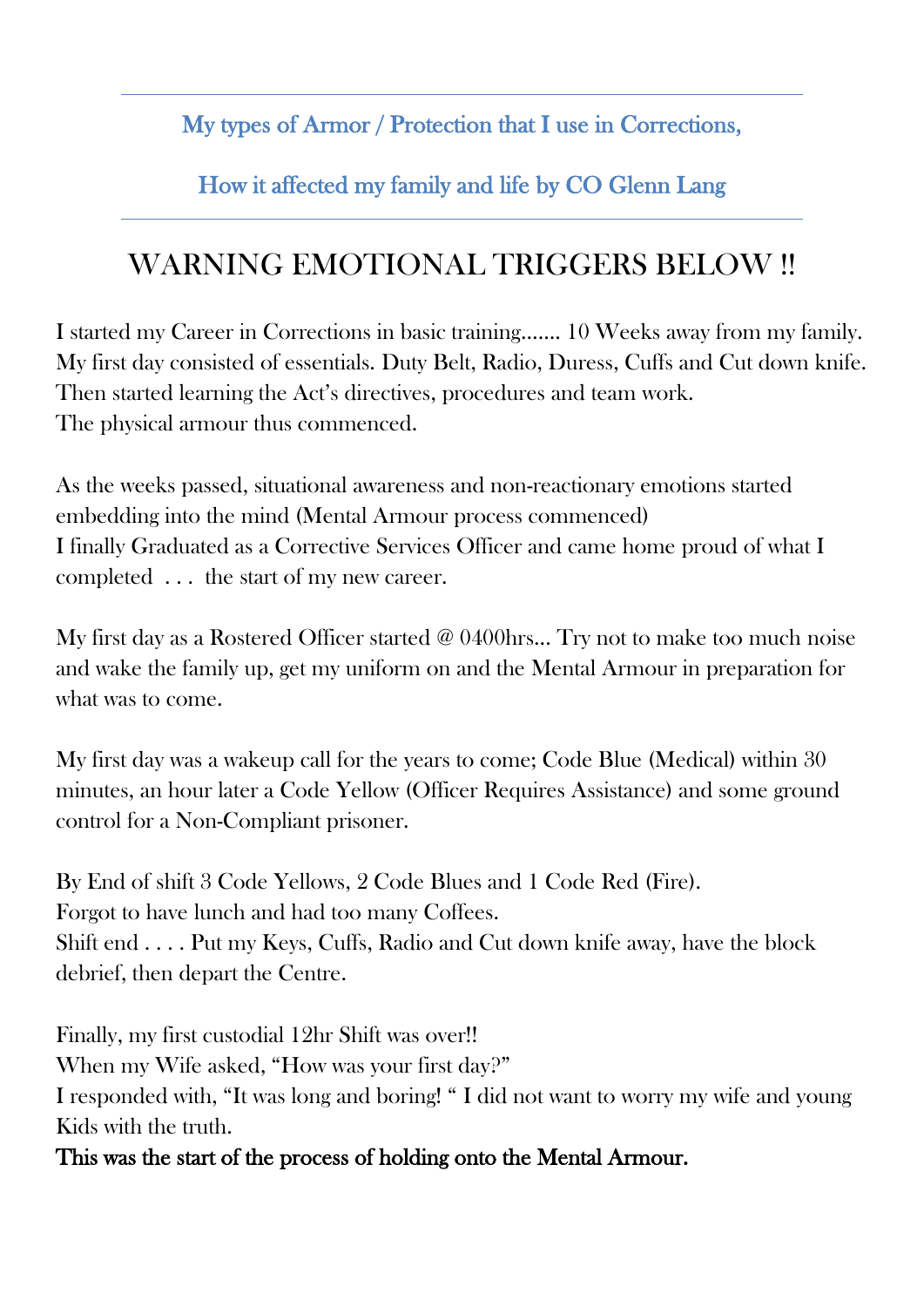As different Shifts, Incidents... Insults and abuse from prisoners progressed, this Mental Armour built up more and more to protect me from showing any form of weakness or reaction that could be used against me or my co-workers.

Every day now, I retain more Armour for the next day to shield my family from the "What if's" and "Oh Shit" moments. I didn't want them to worry, thinking I was protecting them from the Big Bad World.

Without knowing it, I have started changing how I live life "outside The Wire." My circle of Non-custodial friends have stopped coming around or calling but, are replaced by a smaller group of Custodial work mates that understand me and have the same dark sense of humor I have now developed.

## My Kids wonder

Why Dad now starts searching their room methodically from the left of the door and works his way around to the other side to find that urgent missing toy or homework, Why Dad uses his Work Voice more and more,

Why Dad interrogates them over small issues.

Why we don't go to BBQ's or Party's as often as we used to.

Why we don't go to Dinners at restaurants or Pub meals.

They start asking less and less for their friends to come over to play and prefer to go to their house.

They go to Mum more and more to ask for help rather than to me. When their friends come over, they are read the Rules of the House. Or I ask for their Parents to come first in case I recognize their name. Some don't come back.

My Wife would wonder what's wrong and ask regularly. I would simply respond with it's been a long shift or I'm just tired, without revealing the depth of issues effecting me, what was on my mind or the trauma I had been part of that day.

She has always done her best to keep the Kids quiet while I slept after a long night shift, and have a great meal ready when she could. But nothing helped to take the armour off.

When we went to a Shopping centre as a Family, I would always walk behind my wife and Kids so if an EX Prisoner noticed me, I would indicate for them to go into the nearest shop as if they were not with me.

Constantly looking around for possible risks and distrusting everyone.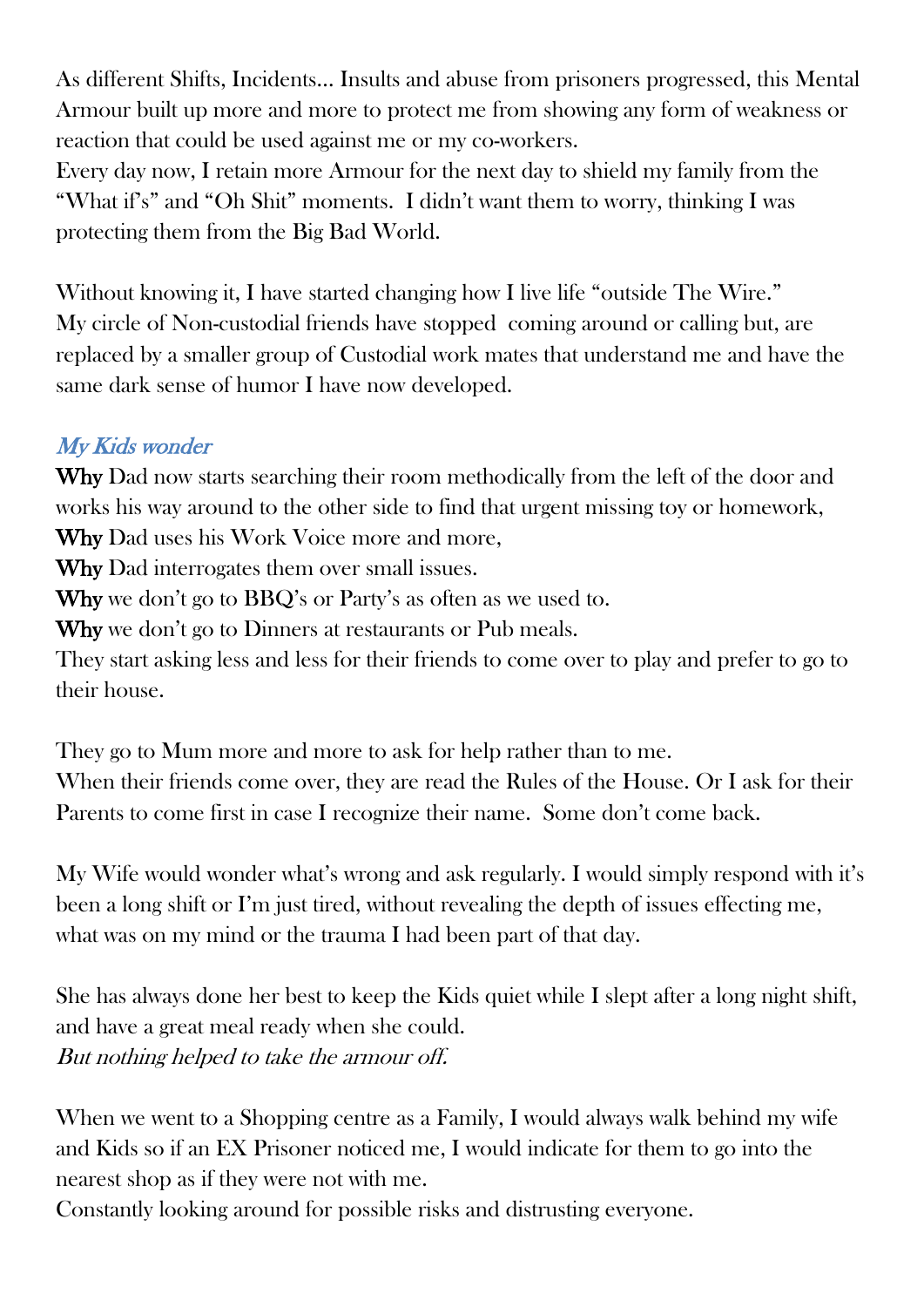After my First Serious Assault by a prisoner, my main thought was how do I down play this so my wife doesn't worry? Even while being taken to hospital for Burns from a Bayne Marie tray of boiling hot baked beans being thrown at me. Thankfully, other Officers attended my home to reassure my wife that I was OK.

Armour appears more in different forms over the Shifts but never comes off even during holidays. The Armour stays on.

As a first responder to medical emergencies, fires, assaults and self-harm within the centre the exposure to severe trauma increases, I treated everyone as the need required even though the room maybe contaminated with body fluids to the extreme or the offender doesn't want help and is combative.

The ones that we cannot save dwell on the mind what if I had seen it sooner or they called for help quicker even years down the track.

I become more and more distrusting of everyone, and show less empathy for family and friends' issues.

I cannot handle large crowds without being overwhelmed, (hyper vigilance) and if I don't get out in time, anxiety increases to a physical reaction that forces an exit strategy not usually appropriate to society standards... Penny is helping to calm or prompt me to get out.

I spend too… much time in front of the TV just zoning out trying to decompress from work and end up stress eating junk food just to settle the mind... Playing with Penny helps break the cycle.

In the End sleeping is the only time the mind rests, until… the nightmares enter and breaks into that sacred time, with sweating, tense muscles, heart palpitations and vivid recollection of events that I just cannot forget... *Penny is helping a lot.* 

I find myself dwelling on the worse case scenarios for most life situations, instead of allowing life to play out.